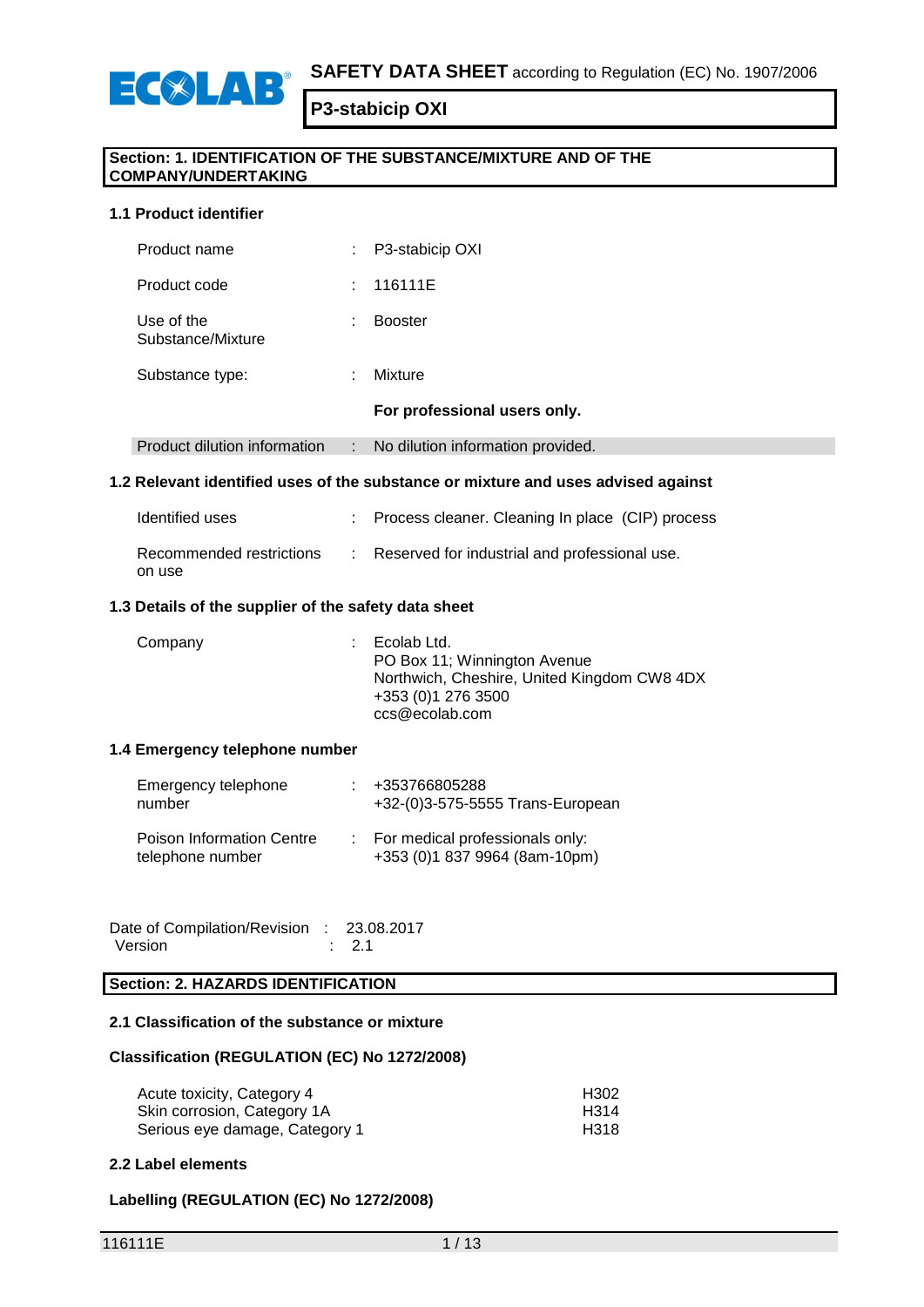| Hazard pictograms               |                                          |                                                                                                                                                           |
|---------------------------------|------------------------------------------|-----------------------------------------------------------------------------------------------------------------------------------------------------------|
| Signal Word                     | Danger                                   |                                                                                                                                                           |
| <b>Hazard Statements</b>        | : H302<br>H314                           | Harmful if swallowed.<br>Causes severe skin burns and eye damage.                                                                                         |
| <b>Precautionary Statements</b> | $:$ Prevention:<br>P <sub>280</sub>      | Wear protective gloves/ eye protection/ face<br>protection.                                                                                               |
|                                 | <b>Response:</b><br>$P303 + P361 + P353$ | IF ON SKIN (or hair): Take off immediately<br>all contaminated clothing. Rinse skin with<br>water/shower.                                                 |
|                                 |                                          | P305 + P351 + P338 IF IN EYES: Rinse cautiously with water<br>for several minutes. Remove contact lenses, if<br>present and easy to do. Continue rinsing. |
|                                 | P310                                     | Immediately call a POISON CENTER/doctor.                                                                                                                  |

Hazardous components which must be listed on the label: Hydrogen peroxide

#### **2.3 Other hazards**

None known.

**Section: 3. COMPOSITION/INFORMATION ON INGREDIENTS**

#### **3.2 Mixtures**

### **Hazardous components**

| <b>Chemical Name</b>                                                             | CAS-No.<br>EC-No.<br>REACH No.             | ClassificationREGULATION (EC) No<br>1272/2008                                                                                                                      | Concentration:<br>[%] |  |
|----------------------------------------------------------------------------------|--------------------------------------------|--------------------------------------------------------------------------------------------------------------------------------------------------------------------|-----------------------|--|
| Hydrogen peroxide                                                                | 7722-84-1<br>231-765-0<br>01-2119485845-22 | Nota B Oxidizing liquids Category 1;<br>H <sub>271</sub><br>Acute toxicity Category 4; H302<br>Acute toxicity Category 4; H332<br>Skin corrosion Category 1A; H314 | $>= 30 - 35$          |  |
| Fattyalcohol ethoxylates<br>> 5EO                                                | 146340-16-1                                | Skin irritation Category 2; H315<br>Acute aquatic toxicity Category 1; H400<br>Chronic aquatic toxicity Category 3;<br>H412                                        | $>= 2.5 - 5.5$        |  |
| Sodiumcumenesulphonat<br>e                                                       | 28348-53-0<br>248-983-7                    | Eye irritation Category 2; H319                                                                                                                                    | $>= 1 - 2.5$          |  |
| For the full text of the H-Statements mentioned in this Section, see Section 16. |                                            |                                                                                                                                                                    |                       |  |
| <b>Section: 4. FIRST AID MEASURES</b>                                            |                                            |                                                                                                                                                                    |                       |  |

#### **4.1 Description of first aid measures**

In case of eye contact : Rinse immediately with plenty of water, also under the eyelids, for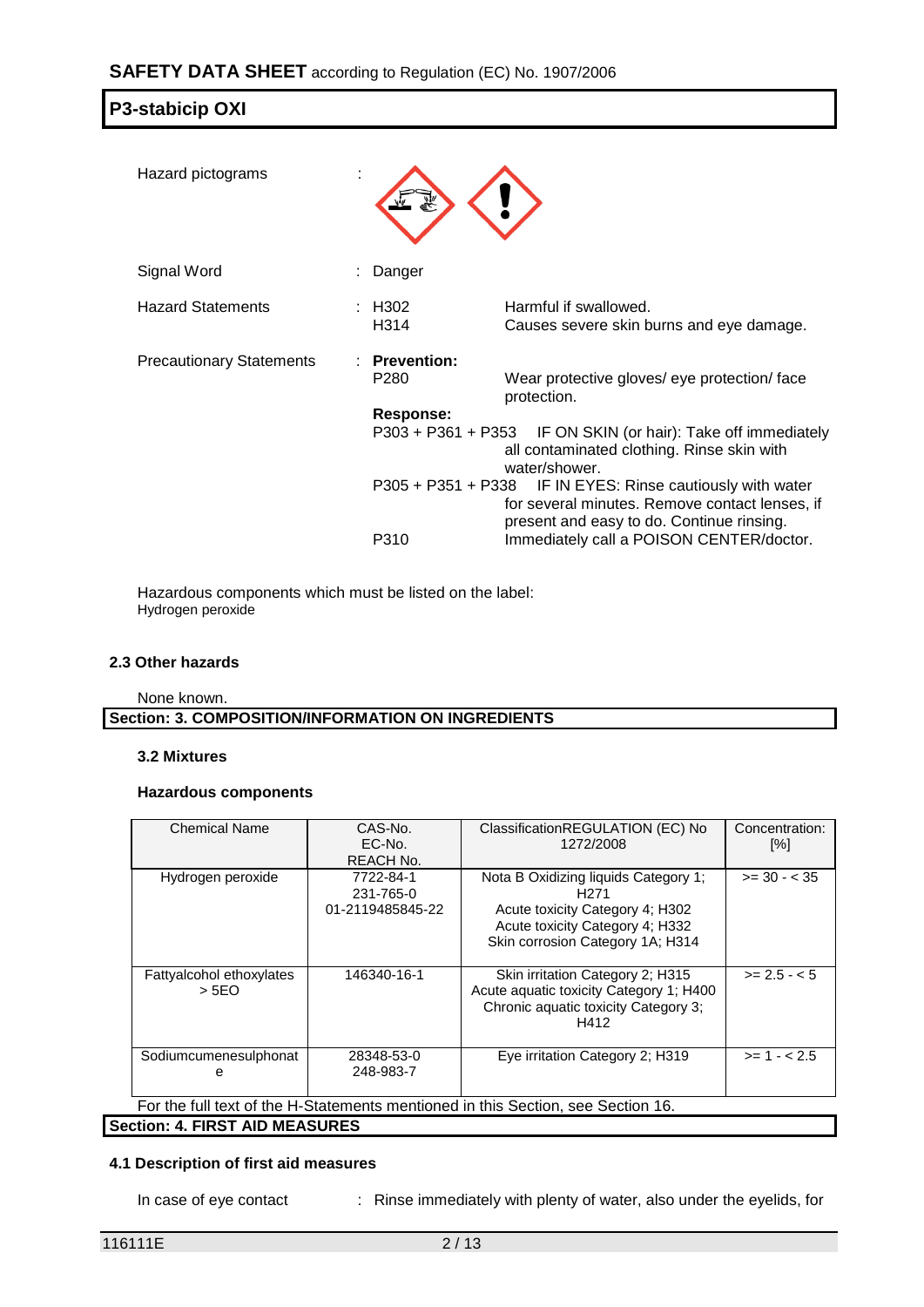| <b>P3-stabicip OXI</b>  |                                                                                                                                                                                                                 |
|-------------------------|-----------------------------------------------------------------------------------------------------------------------------------------------------------------------------------------------------------------|
|                         | at least 15 minutes. Remove contact lenses, if present and easy<br>to do. Continue rinsing. Get medical attention immediately.                                                                                  |
| In case of skin contact | : Wash off immediately with plenty of water for at least 15 minutes.<br>Use a mild soap if available. Wash clothing before reuse.<br>Thoroughly clean shoes before reuse. Get medical attention<br>immediately. |
| If swallowed            | : Rinse mouth with water. Do NOT induce vomiting. Never give<br>anything by mouth to an unconscious person. Get medical<br>attention immediately.                                                               |
| If inhaled              | : Remove to fresh air. Treat symptomatically. Get medical attention<br>if symptoms occur.                                                                                                                       |

## **4.2 Most important symptoms and effects, both acute and delayed**

See Section 11 for more detailed information on health effects and symptoms.

#### **4.3 Indication of immediate medical attention and special treatment needed**

| Treat symptomatically.<br>Treatment |  |
|-------------------------------------|--|
|-------------------------------------|--|

# **Section: 5. FIREFIGHTING MEASURES**

### **5.1 Extinguishing media**

| Suitable extinguishing media      | : Use extinguishing measures that are appropriate to local<br>circumstances and the surrounding environment. |
|-----------------------------------|--------------------------------------------------------------------------------------------------------------|
| Unsuitable extinguishing<br>media | : None known.                                                                                                |

#### **5.2 Special hazards arising from the substance or mixture**

| Specific hazards during<br>firefighting | : Not flammable or combustible.                                                                                                                   |
|-----------------------------------------|---------------------------------------------------------------------------------------------------------------------------------------------------|
| Hazardous combustion<br>products        | : Decomposition products may include the following materials:<br>Carbon oxides<br>nitrogen oxides (NOx)<br>Sulphur oxides<br>Oxides of phosphorus |

### **5.3 Advice for firefighters**

| for firefighters    | Special protective equipment : Use personal protective equipment.                                                                                                                     |
|---------------------|---------------------------------------------------------------------------------------------------------------------------------------------------------------------------------------|
| Further information | : Fire residues and contaminated fire extinguishing water must be<br>disposed of in accordance with local regulations. In the event of<br>fire and/or explosion do not breathe fumes. |

#### **Section: 6. ACCIDENTAL RELEASE MEASURES**

#### **6.1 Personal precautions, protective equipment and emergency procedures**

Advice for non-emergency : Ensure adequate ventilation. Keep people away from and upwind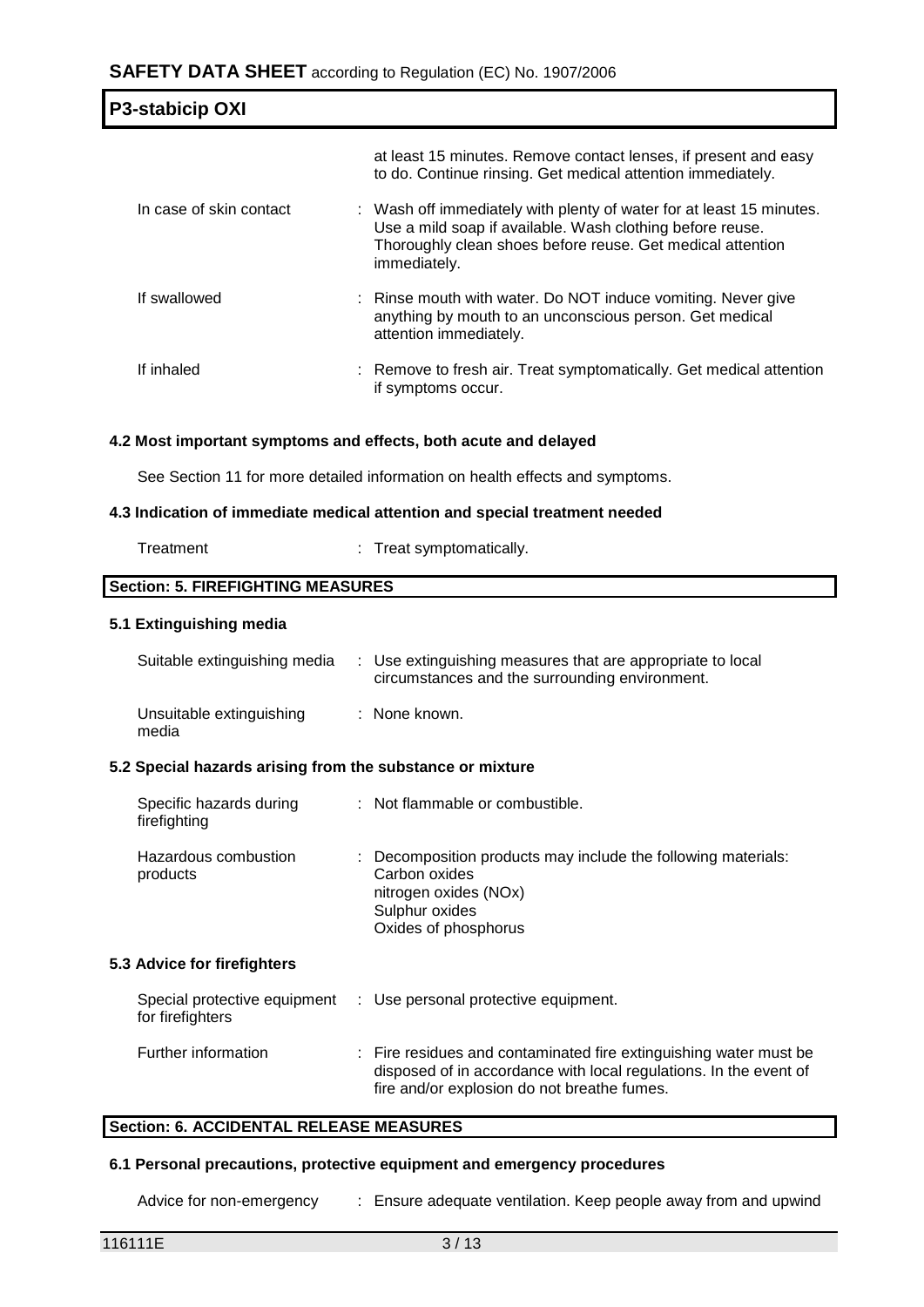# **SAFETY DATA SHEET** according to Regulation (EC) No. 1907/2006

| <b>P3-stabicip OXI</b>               |                                                           |                                                                                                                                                                                                                                                                                                                                                                                                                               |  |  |  |
|--------------------------------------|-----------------------------------------------------------|-------------------------------------------------------------------------------------------------------------------------------------------------------------------------------------------------------------------------------------------------------------------------------------------------------------------------------------------------------------------------------------------------------------------------------|--|--|--|
| personnel                            |                                                           | of spill/leak. Avoid inhalation, ingestion and contact with skin and<br>eyes. When workers are facing concentrations above the<br>exposure limit they must use appropriate certified respirators.<br>Ensure clean-up is conducted by trained personnel only. Refer to<br>protective measures listed in sections 7 and 8.                                                                                                      |  |  |  |
| Advice for emergency<br>responders   |                                                           | If specialised clothing is required to deal with the spillage, take<br>note of any information in Section 8 on suitable and unsuitable<br>materials.                                                                                                                                                                                                                                                                          |  |  |  |
| <b>6.2 Environmental precautions</b> |                                                           |                                                                                                                                                                                                                                                                                                                                                                                                                               |  |  |  |
| Environmental precautions            |                                                           | : Do not allow contact with soil, surface or ground water.                                                                                                                                                                                                                                                                                                                                                                    |  |  |  |
|                                      | 6.3 Methods and materials for containment and cleaning up |                                                                                                                                                                                                                                                                                                                                                                                                                               |  |  |  |
| Methods for cleaning up              |                                                           | Stop leak if safe to do so. Contain spillage, and then collect with<br>non-combustible absorbent material, (e.g. sand, earth,<br>diatomaceous earth, vermiculite) and place in container for<br>disposal according to local / national regulations (see section 13).<br>Flush away traces with water. For large spills, dike spilled material<br>or otherwise contain material to ensure runoff does not reach a<br>waterway. |  |  |  |

#### **6.4 Reference to other sections**

See Section 1 for emergency contact information. For personal protection see section 8. See Section 13 for additional waste treatment information.

### **Section: 7. HANDLING AND STORAGE**

#### **7.1 Precautions for safe handling**

| Advice on safe handling | : Do not ingest. Do not get in eyes, on skin, or on clothing. Do not<br>breathe dust/fume/gas/mist/vapours/spray. Use only with<br>adequate ventilation. Wash hands thoroughly after handling.                                                                                                                                   |
|-------------------------|----------------------------------------------------------------------------------------------------------------------------------------------------------------------------------------------------------------------------------------------------------------------------------------------------------------------------------|
| Hygiene measures        | : Handle in accordance with good industrial hygiene and safety<br>practice. Remove and wash contaminated clothing before re-use.<br>Wash face, hands and any exposed skin thoroughly after<br>handling. Provide suitable facilities for quick drenching or flushing<br>of the eyes and body in case of contact or splash hazard. |

## **7.2 Conditions for safe storage, including any incompatibilities**

| Requirements for storage<br>areas and containers | : Do not store on wooden pallets. Keep away from strong bases.<br>Keep out of reach of children. Keep container tightly closed. Store<br>in suitable labeled containers. |
|--------------------------------------------------|--------------------------------------------------------------------------------------------------------------------------------------------------------------------------|
| Storage temperature                              | : -10 °C to 40 °C                                                                                                                                                        |

#### **7.3 Specific end uses**

| Specific use(s) | : Process cleaner. Cleaning In place (CIP) process |  |
|-----------------|----------------------------------------------------|--|
|-----------------|----------------------------------------------------|--|

# **Section: 8. EXPOSURE CONTROLS/PERSONAL PROTECTION**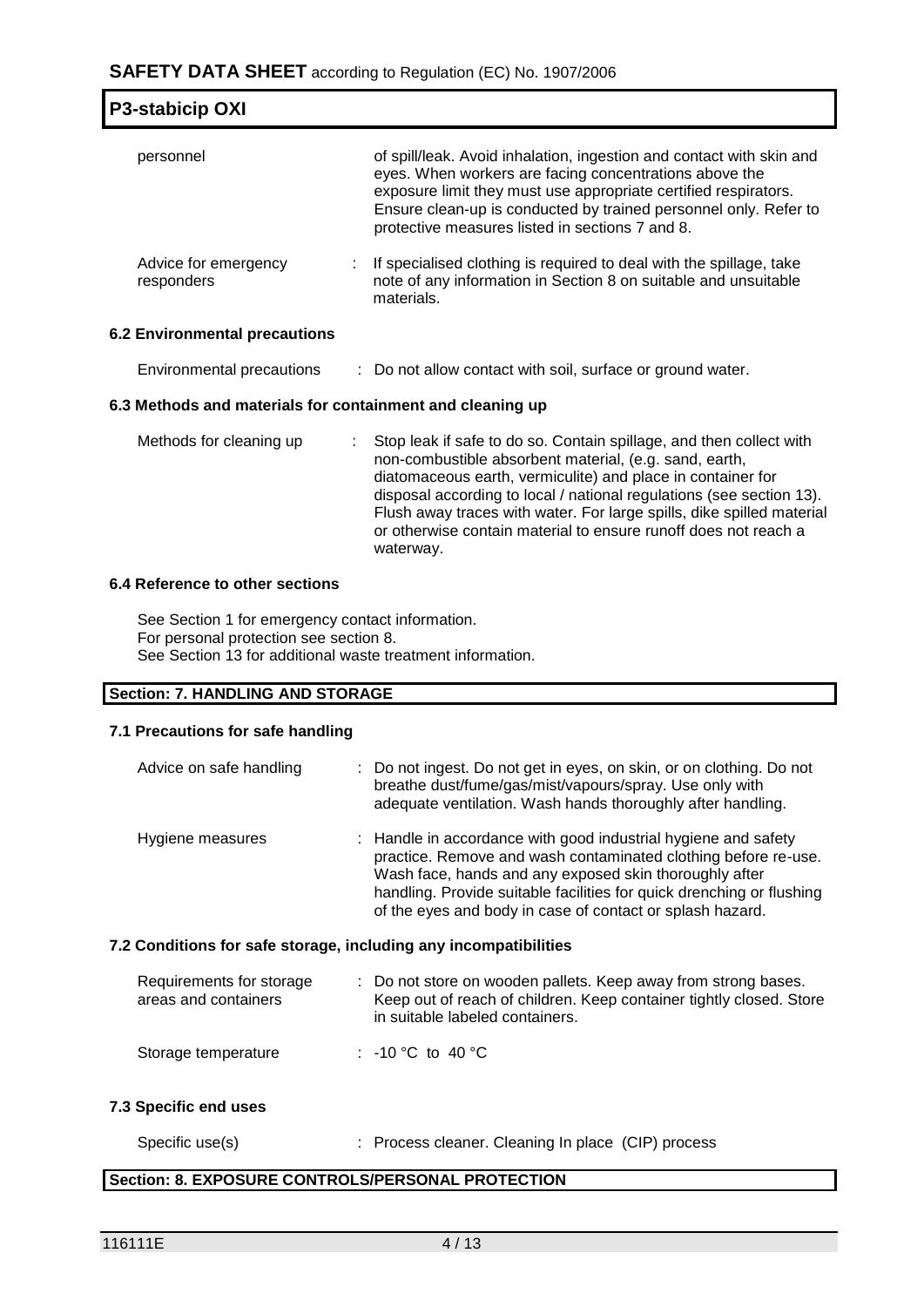# **8.1 Control parameters**

# **Occupational Exposure Limits**

| Components        | CAS-No.   | Value type (Form<br>of exposure) | Control parameters          | <b>Basis</b> |
|-------------------|-----------|----------------------------------|-----------------------------|--------------|
| Hydrogen peroxide | 7722-84-1 | OELV - 15 min<br>(STEL)          | 2 ppm<br>$3 \text{ mg/m}$   | IR OEL       |
|                   |           | OELV - 8 hrs<br>TWA)             | ppm<br>$1.5 \text{ ma/m}$ 3 | IR OEL       |

# DNEL

| Hydrogen peroxide | End Use: Workers<br>Exposure routes: Inhalation<br>Potential health effects: Short-term - local<br>Value: 3 mg/m3        |
|-------------------|--------------------------------------------------------------------------------------------------------------------------|
|                   | End Use: Workers<br>Exposure routes: Inhalation<br>Potential health effects: Long-term local effects<br>Value: 1.4 mg/m3 |

## **8.2 Exposure controls**

#### **Appropriate engineering controls**

| <b>Engineering measures</b>               |    | Effective exhaust ventilation system. Maintain air concentrations<br>below occupational exposure standards.                                                                                                                                                                                                                                                                                             |
|-------------------------------------------|----|---------------------------------------------------------------------------------------------------------------------------------------------------------------------------------------------------------------------------------------------------------------------------------------------------------------------------------------------------------------------------------------------------------|
| <b>Individual protection measures</b>     |    |                                                                                                                                                                                                                                                                                                                                                                                                         |
| Hygiene measures                          |    | : Handle in accordance with good industrial hygiene and safety<br>practice. Remove and wash contaminated clothing before re-use.<br>Wash face, hands and any exposed skin thoroughly after<br>handling. Provide suitable facilities for quick drenching or flushing<br>of the eyes and body in case of contact or splash hazard.                                                                        |
| Eye/face protection (EN 166)              |    | : Safety goggles<br>Face-shield                                                                                                                                                                                                                                                                                                                                                                         |
| Hand protection (EN 374)                  |    | : Recommended preventive skin protection<br>Gloves<br>Nitrile rubber<br>butyl-rubber<br>Breakthrough time: $1 - 4$ hours<br>Minimum thickness for butyl-rubber 0.7 mm for nitrile rubber 0.4<br>mm or equivalent (please refer to the gloves<br>manufacturer/distributor for advise).<br>Gloves should be discarded and replaced if there is any indication<br>of degradation or chemical breakthrough. |
| Skin and body protection<br>(EN 14605)    |    | : Personal protective equipment comprising: suitable protective<br>gloves, safety goggles and protective clothing                                                                                                                                                                                                                                                                                       |
| Respiratory protection (EN<br>143, 14387) | ÷. | None required if airborne concentrations are maintained below the<br>exposure limit listed in Exposure Limit Information. Use certified<br>respiratory protection equipment meeting EU<br>requirements(89/656/EEC, 89/686/EEC), or equivalent, when<br>respiratory risks cannot be avoided or sufficiently limited by                                                                                   |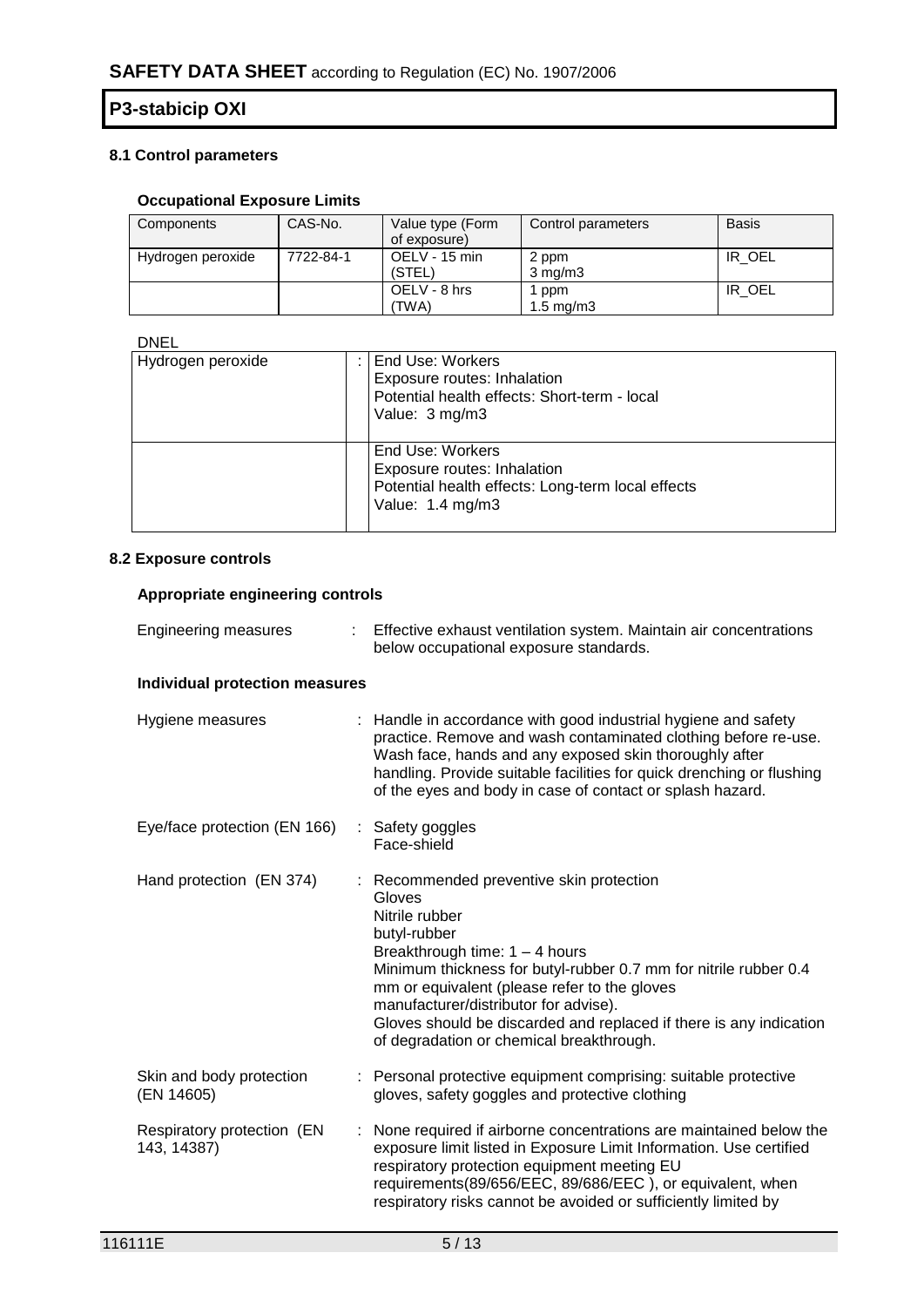technical means of collective protection or by measures, methods or procedures of work organization.

#### **Environmental exposure controls**

General advice : Consider the provision of containment around storage vessels.

#### **Section: 9. PHYSICAL AND CHEMICAL PROPERTIES**

#### **9.1 Information on basic physical and chemical properties**

| Appearance                                 | liquid                                               |
|--------------------------------------------|------------------------------------------------------|
| Colour                                     | colourless                                           |
| Odour                                      | aromatic                                             |
| pH                                         | $0.9 - 1.1, 100 %$                                   |
| Flash point                                | Not applicable.                                      |
| <b>Odour Threshold</b>                     | Not applicable and/or not determined for the mixture |
| Melting point/freezing point               | Not applicable and/or not determined for the mixture |
| Initial boiling point and<br>boiling range | Not applicable and/or not determined for the mixture |
| Evaporation rate                           | Not applicable and/or not determined for the mixture |
| Flammability (solid, gas)                  | Not applicable and/or not determined for the mixture |
| Upper explosion limit                      | Not applicable and/or not determined for the mixture |
| Lower explosion limit                      | Not applicable and/or not determined for the mixture |
| Vapour pressure                            | Not applicable and/or not determined for the mixture |
| Relative vapour density                    | Not applicable and/or not determined for the mixture |
| Relative density                           | $1.08 - 1.12$                                        |
| Water solubility                           | soluble                                              |
| Solubility in other solvents               | Not applicable and/or not determined for the mixture |
| Partition coefficient: n-<br>octanol/water | Not applicable and/or not determined for the mixture |
| Auto-ignition temperature                  | Not applicable and/or not determined for the mixture |
| Thermal decomposition                      | Not applicable and/or not determined for the mixture |
| Viscosity, kinematic                       | Not applicable and/or not determined for the mixture |
| <b>Explosive properties</b>                | Not applicable and/or not determined for the mixture |
| Oxidizing properties                       | : Yes                                                |

#### **9.2 Other information**

Not applicable and/or not determined for the mixture

#### **Section: 10. STABILITY AND REACTIVITY**

#### **10.1 Reactivity**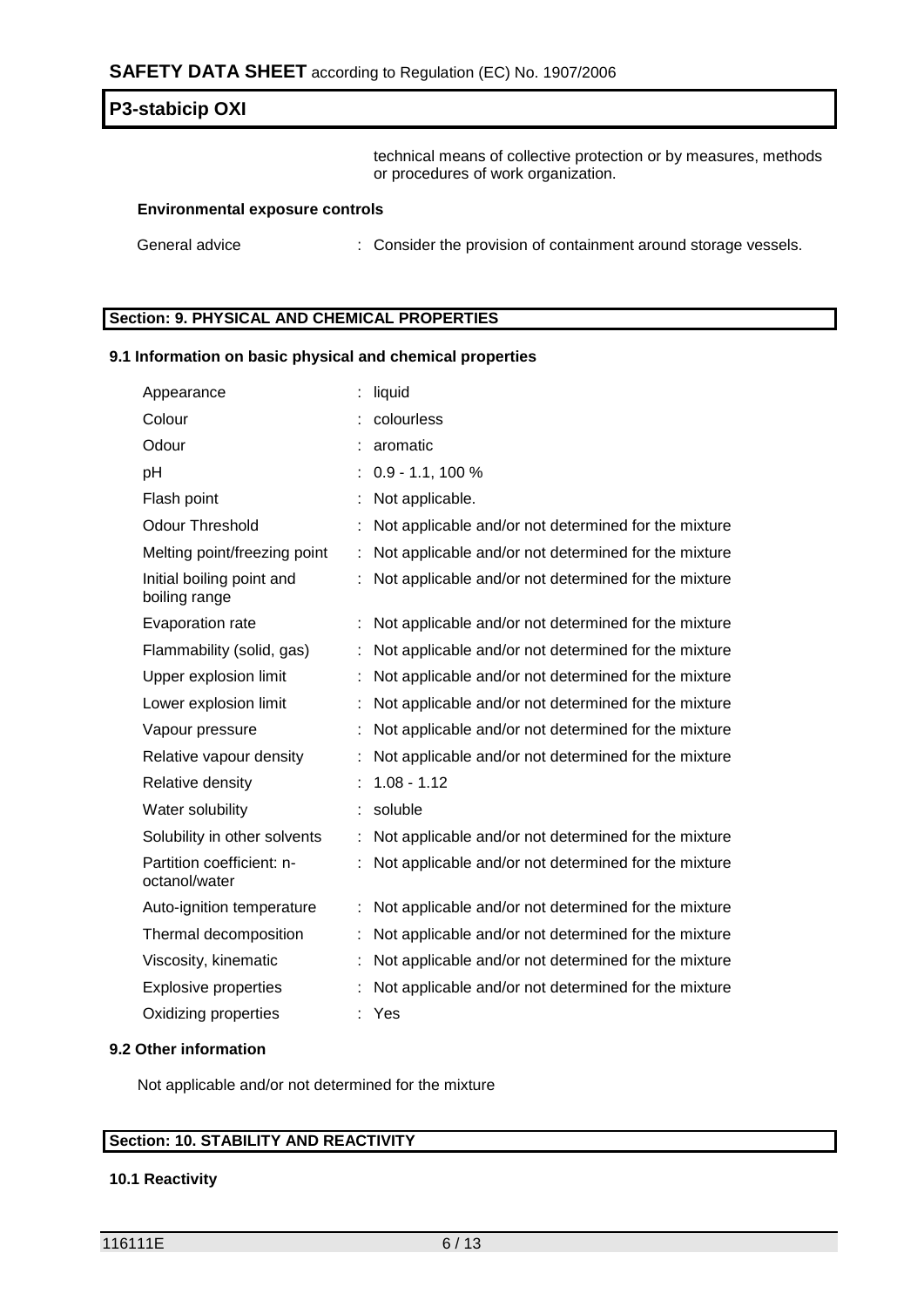No dangerous reaction known under conditions of normal use.

#### **10.2 Chemical stability**

Contamination may result in dangerous pressure increases - closed containers may rupture.

#### **10.3 Possibility of hazardous reactions**

No dangerous reaction known under conditions of normal use.

#### **10.4 Conditions to avoid**

None known.

#### **10.5 Incompatible materials**

Bases Metals Organic materials

#### **10.6 Hazardous decomposition products**

Decomposition products may include the following materials: Carbon oxides nitrogen oxides (NOx) Sulphur oxides Oxides of phosphorus

### **Section: 11. TOXICOLOGICAL INFORMATION**

#### **11.1 Information on toxicological effects**

| Information on likely routes of : Inhalation, Eye contact, Skin contact |  |  |
|-------------------------------------------------------------------------|--|--|
| exposure                                                                |  |  |

#### **Product**

| Acute oral toxicity                  | : Acute toxicity estimate : 1,509 mg/kg        |
|--------------------------------------|------------------------------------------------|
| Acute inhalation toxicity            | : 4 h Acute toxicity estimate : $> 20$ mg/l    |
| Acute dermal toxicity                | : There is no data available for this product. |
| Skin corrosion/irritation            | : There is no data available for this product. |
| Serious eye damage/eye<br>irritation | : There is no data available for this product. |
| Respiratory or skin<br>sensitization | : There is no data available for this product. |
| Carcinogenicity                      | : There is no data available for this product. |
| Reproductive effects                 | : There is no data available for this product. |
| Germ cell mutagenicity               | : There is no data available for this product. |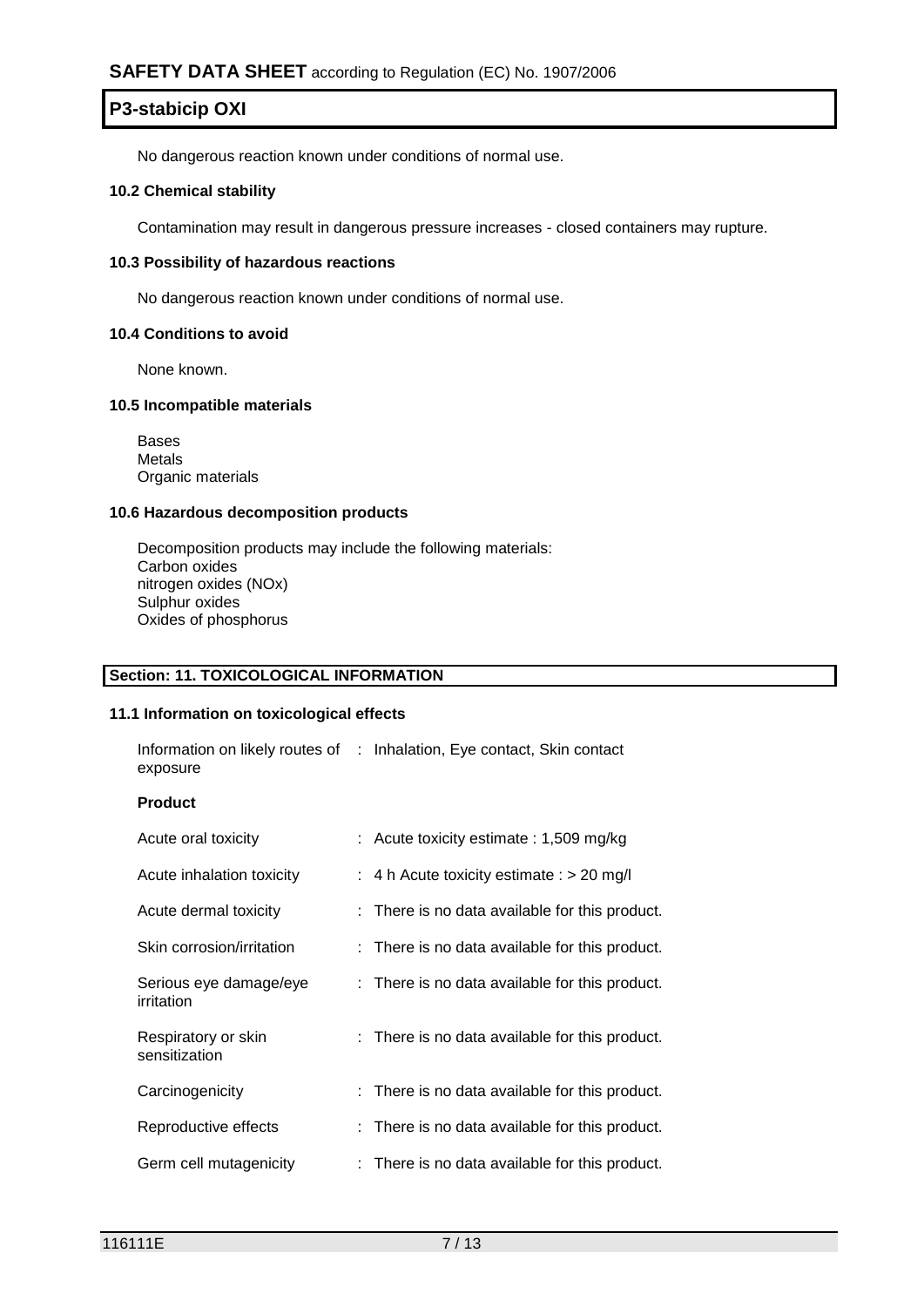# **SAFETY DATA SHEET** according to Regulation (EC) No. 1907/2006

# **P3-stabicip OXI**

| Teratogenicity                        | : There is no data available for this product.                |
|---------------------------------------|---------------------------------------------------------------|
| STOT - single exposure                | : There is no data available for this product.                |
| STOT - repeated exposure              | : There is no data available for this product.                |
| Aspiration toxicity                   | : There is no data available for this product.                |
| <b>Components</b>                     |                                                               |
| Acute oral toxicity                   | : Hydrogen peroxide<br>LD50 rat: 486 mg/kg                    |
|                                       | Fattyalcohol ethoxylates<br>> 5EO<br>LD50 rat: 2,000 mg/kg    |
|                                       | Sodiumcumenesulphonate<br>LD50 rat: 7,000 mg/kg               |
| <b>Components</b>                     |                                                               |
| Acute inhalation toxicity             | : Sodiumcumenesulphonate<br>4 h LC50 rat: 770 mg/l            |
| <b>Components</b>                     |                                                               |
| Acute dermal toxicity                 | : Sodiumcumenesulphonate<br>LD50 rabbit: 2,000 mg/kg          |
| <b>Potential Health Effects</b>       |                                                               |
| Eyes                                  | : Causes serious eye damage.                                  |
| Skin                                  | Causes severe skin burns.                                     |
| Ingestion                             | Harmful if swallowed. Causes digestive tract burns.           |
| Inhalation                            | May cause nose, throat, and lung irritation.                  |
| <b>Chronic Exposure</b>               | : Health injuries are not known or expected under normal use. |
| <b>Experience with human exposure</b> |                                                               |
| Eye contact                           | Redness, Pain, Corrosion                                      |
| Skin contact                          | Redness, Pain, Corrosion                                      |
| Ingestion                             | Corrosion, Abdominal pain                                     |
| Inhalation                            | Respiratory irritation, Cough                                 |

# **Section: 12. ECOLOGICAL INFORMATION**

# **12.1 Ecotoxicity**

| <b>Environmental Effects</b> | This product has no known ecotoxicological effects. |  |
|------------------------------|-----------------------------------------------------|--|
|                              |                                                     |  |

# **Product**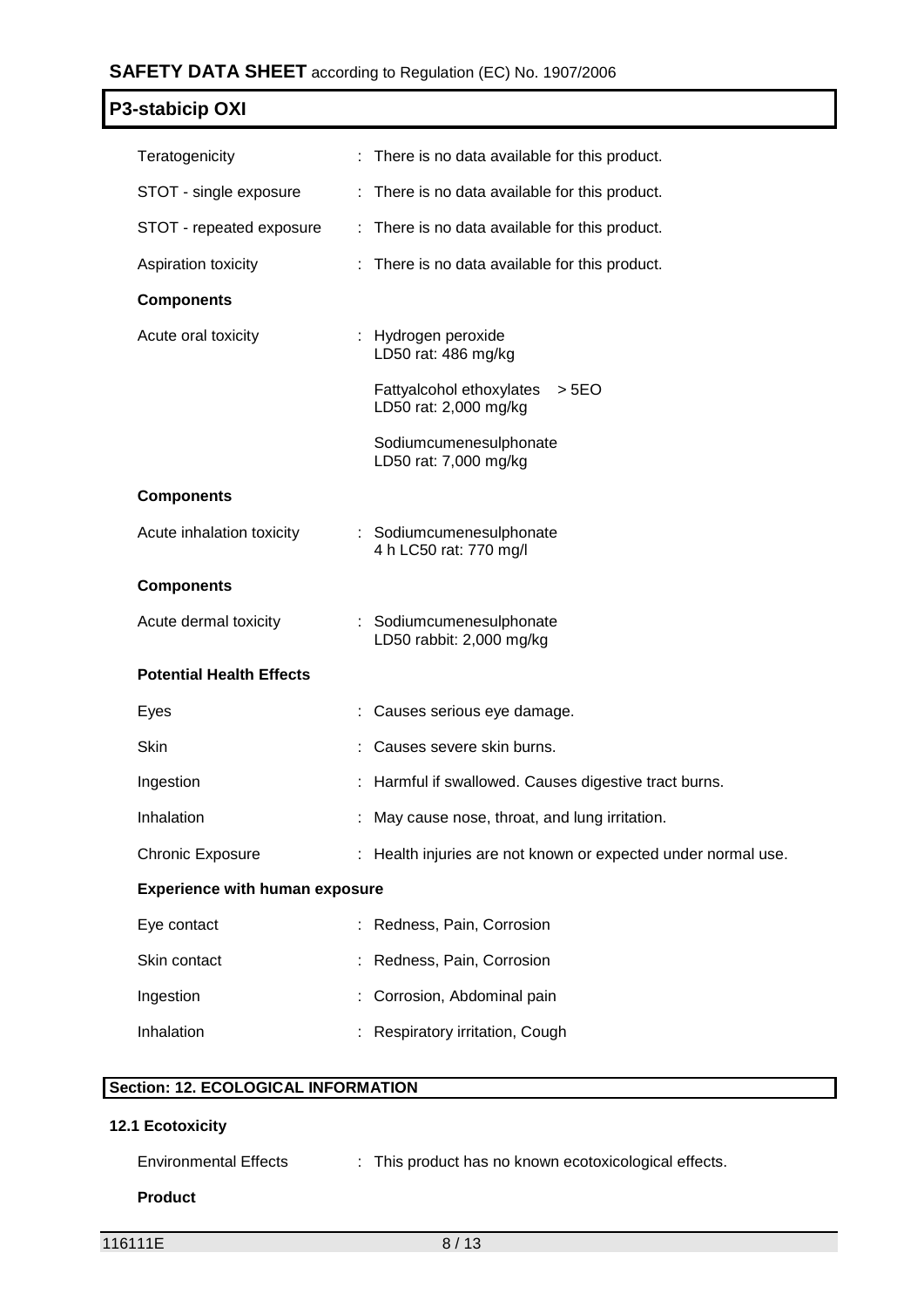| Toxicity to fish                                                           | $:$ no data available                                                                         |
|----------------------------------------------------------------------------|-----------------------------------------------------------------------------------------------|
| Toxicity to daphnia and other : no data available<br>aquatic invertebrates |                                                                                               |
| Toxicity to algae                                                          | : no data available                                                                           |
| <b>Components</b>                                                          |                                                                                               |
| Toxicity to fish                                                           | : Fattyalcohol ethoxylates $>$ 5EO<br>LC50 Leuciscus idus (Golden orfe): 0.6 mg/l             |
|                                                                            | Sodiumcumenesulphonate<br>96 h LC50 Fish: 450 mg/l                                            |
| <b>Components</b>                                                          |                                                                                               |
| aquatic invertebrates                                                      | Toxicity to daphnia and other $\therefore$ Fattyalcohol ethoxylates $>$ 5EO<br>LC50: 1.2 mg/l |
| <b>Components</b>                                                          |                                                                                               |
| Toxicity to algae                                                          | : Hydrogen peroxide<br>72 h EC50: 1.38 mg/l                                                   |
|                                                                            | Fattyalcohol ethoxylates > 5EO<br>96 h NOEC Desmodesmus subspicatus (green algae): 0.3 mg/l   |
|                                                                            |                                                                                               |

### **12.2 Persistence and degradability**

| <b>Product</b>    |                                                                                                                                          |
|-------------------|------------------------------------------------------------------------------------------------------------------------------------------|
| Biodegradability  | : The surfactants contained in the product are biodegradable<br>according to the requirements of the detergent regulation<br>648/2004/EC |
| <b>Components</b> |                                                                                                                                          |
| Biodegradability  | : Hydrogen peroxide<br>Result: Not applicable - inorganic                                                                                |
|                   | Fattyalcohol ethoxylates<br>> 5E <sub>O</sub><br>Result: Readily biodegradable.                                                          |
|                   | Sodiumcumenesulphonate<br>Result: Readily biodegradable.                                                                                 |

#### **12.3 Bioaccumulative potential**

no data available

#### **12.4 Mobility in soil**

no data available

### **12.5 Results of PBT and vPvB assessment**

### **Product**

Assessment : This substance/mixture contains no components considered to be either persistent, bioaccumulative and toxic (PBT), or very persistent and very bioaccumulative (vPvB) at levels of 0.1% or higher.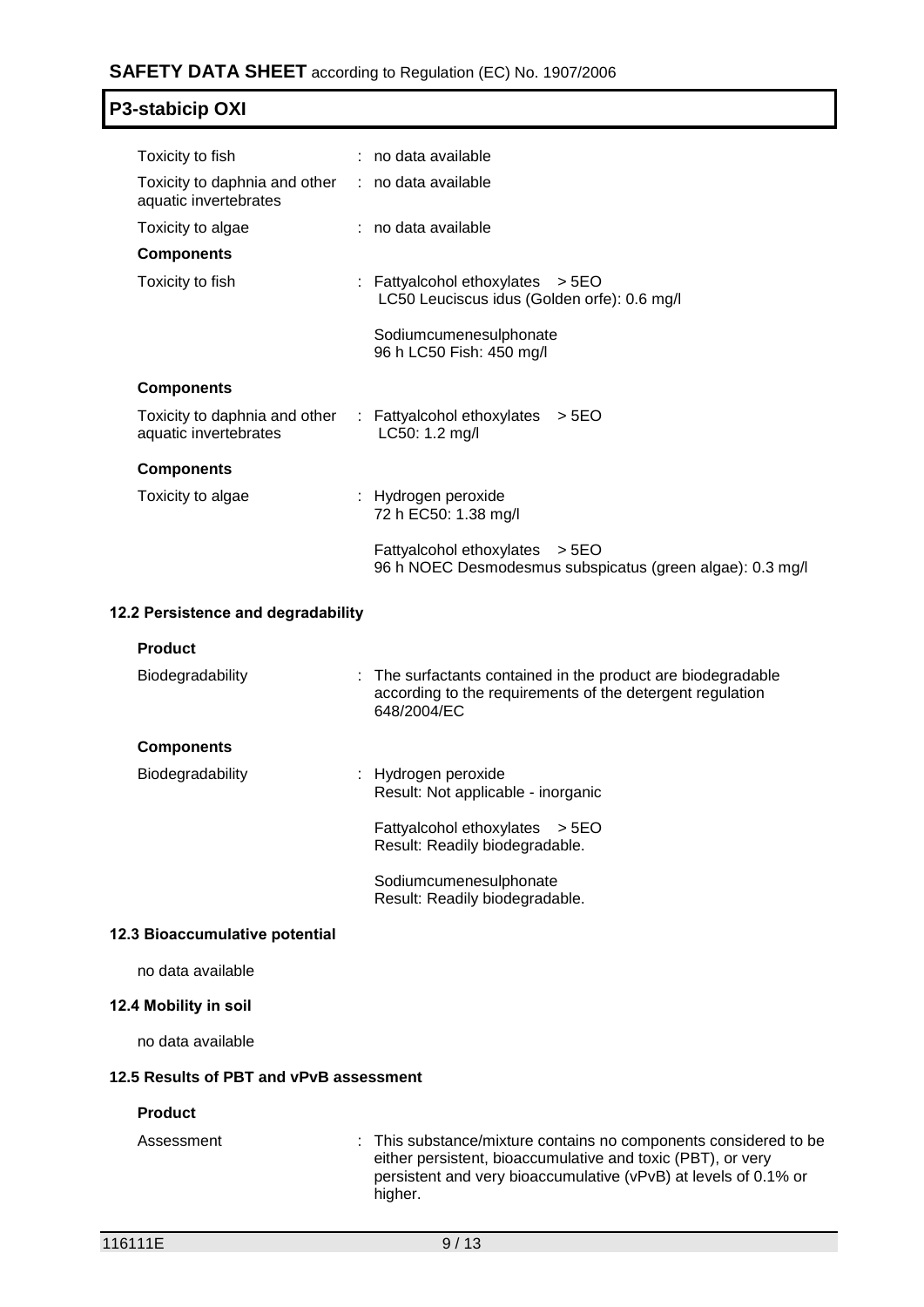#### **12.6 Other adverse effects**

no data available

# **Section: 13. DISPOSAL CONSIDERATIONS**

Dispose of in accordance with the European Directives on waste and hazardous waste.Waste codes should be assigned by the user, preferably in discussion with the waste disposal authorities.

#### **13.1 Waste treatment methods**

| Product                              | : Where possible recycling is preferred to disposal or incineration. If<br>recycling is not practicable, dispose of in compliance with local<br>regulations. Dispose of wastes in an approved waste disposal<br>facility.                                                                                                                                                                                                                                                                                    |
|--------------------------------------|--------------------------------------------------------------------------------------------------------------------------------------------------------------------------------------------------------------------------------------------------------------------------------------------------------------------------------------------------------------------------------------------------------------------------------------------------------------------------------------------------------------|
| Contaminated packaging               | Dispose of as unused product. Empty containers should be taken<br>to an approved waste handling site for recycling or disposal. Do<br>not re-use empty containers. Dispose of in accordance with local,<br>state, and federal regulations.                                                                                                                                                                                                                                                                   |
| Guidance for Waste Code<br>selection | : Inorganic wastes containing dangerous substances. If this product<br>is used in any further processes, the final user must redefine and<br>assign the most appropriate European Waste Catalogue Code. It<br>is the responsibility of the waste generator to determine the<br>toxicity and physical properties of the material generated to<br>determine the proper waste identification and disposal methods in<br>compliance with applicable European (EU Directive 2008/98/EC)<br>and local regulations. |

#### **Section: 14. TRANSPORT INFORMATION**

The shipper/consignor/sender is responsible to ensure that the packaging, labeling, and markings are in compliance with the selected mode of transport.

#### **Land transport (ADR/ADN/RID)**

| 14.1 UN number                       | : 2014                                |
|--------------------------------------|---------------------------------------|
| 14.2 UN proper shipping<br>name      | : HYDROGEN PEROXIDE, AQUEOUS SOLUTION |
| 14.3 Transport hazard<br>class(es)   | : 5.1(8)                              |
| 14.4 Packing group                   | : II                                  |
| 14.5 Environmental hazards           | : No                                  |
| 14.6 Special precautions for<br>user | $:$ None                              |
| Air transport (IATA)                 |                                       |
| Not permitted for transport          |                                       |
| Sea transport (IMDG/IMO)             |                                       |
| 14.1 UN number                       | : 2014                                |
| 14.2 UN proper shipping              | HYDROGEN PEROXIDE, AQUEOUS SOLUTION   |
| name                                 |                                       |
| 14.3 Transport hazard<br>class(es)   | : 5.1(8)                              |
| 116111E                              | 10/13                                 |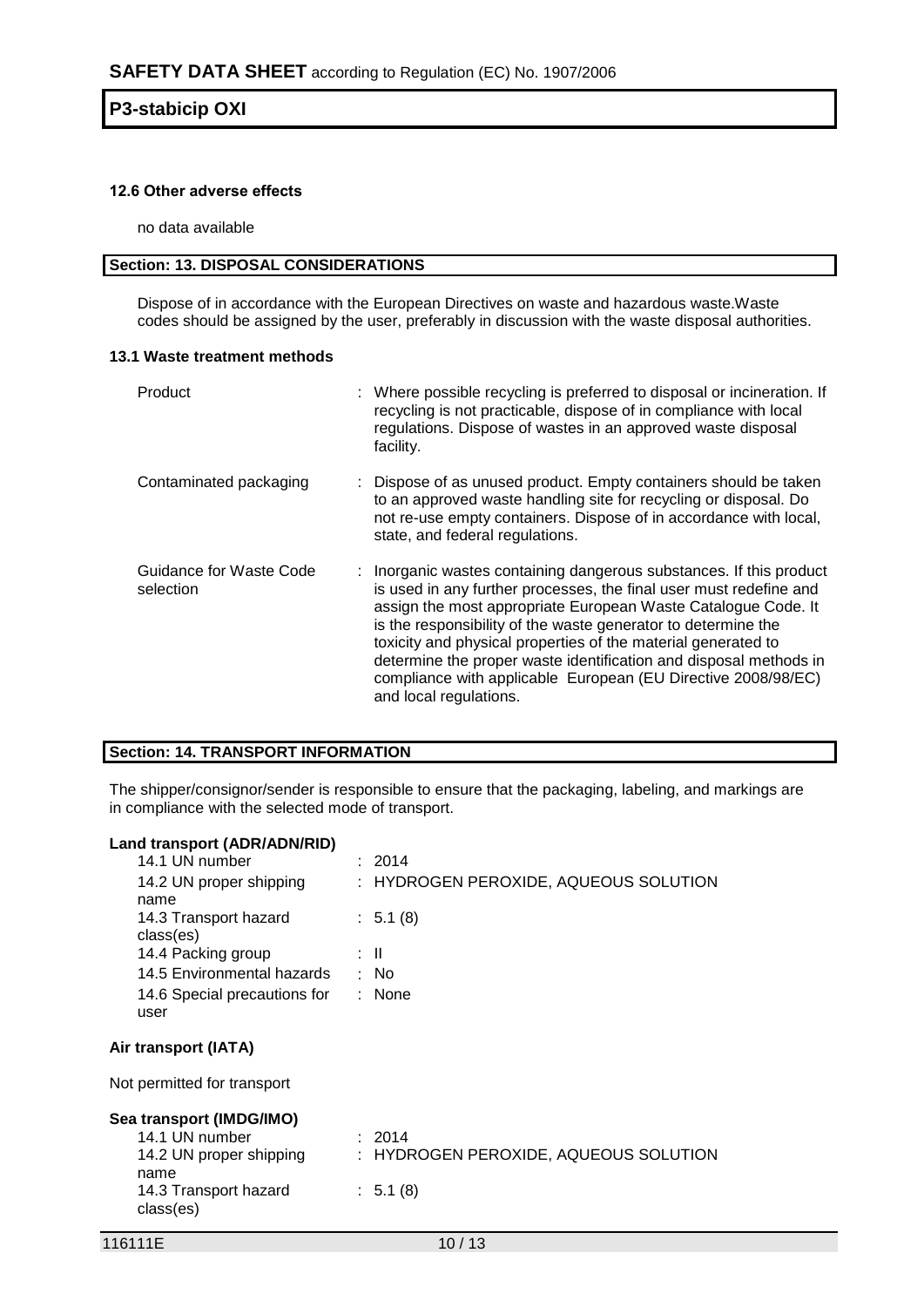| 14.4 Packing group           | : II              |
|------------------------------|-------------------|
| 14.5 Environmental hazards   | : No              |
| 14.6 Special precautions for | : None            |
| user                         |                   |
| 14.7 Transport in bulk       | : Not applicable. |
| according to Annex II of     |                   |
| MARPOL 73/78 and the IBC     |                   |
| Code                         |                   |

#### **Section: 15. REGULATORY INFORMATION**

#### **15.1 Safety, health and environmental regulations/legislation specific for the substance or mixture**

| according to Detergents | 30 % and more: Oxygen-based bleaching agents |
|-------------------------|----------------------------------------------|
| Regulation EC 648/2004  | less than 5 %: Non-ionic surfactants         |

#### **National Regulations**

#### **Take note of Dir 94/33/EC on the protection of young people at work.**

| Other regulations | : Safety, Health and Welfare at Work Act, 2005                  |
|-------------------|-----------------------------------------------------------------|
|                   | European Communities (Classification, Packaging, Labelling and  |
|                   | Notification of Dangerous Preparations) Regulations 1995. (S.I. |
|                   | 272 of 1995) as amended                                         |

#### **15.2 Chemical Safety Assessment**

This product contains substances for which Chemical Safety Assessments are still required.

#### **Section: 16. OTHER INFORMATION**

#### **Procedure used to derive the classification according to REGULATION (EC) No 1272/2008**

| <b>Classification</b>      | <b>Justification</b>                |
|----------------------------|-------------------------------------|
| Acute toxicity 4, H302     | Calculation method                  |
| Skin corrosion 1A, H314    | Based on product data or assessment |
| Serious eye damage 1, H318 | Based on product data or assessment |

#### **Full text of H-Statements**

| H <sub>271</sub> | May cause fire or explosion; strong oxidiser.      |
|------------------|----------------------------------------------------|
| H302             | Harmful if swallowed.                              |
| H314             | Causes severe skin burns and eye damage.           |
| H315             | Causes skin irritation.                            |
| H319             | Causes serious eye irritation.                     |
| H332             | Harmful if inhaled.                                |
| H400             | Very toxic to aquatic life.                        |
| H412             | Harmful to aquatic life with long lasting effects. |

#### **Full text of other abbreviations**

ADN – European Agreement concerning the International Carriage of Dangerous Goods by Inland Waterways; ADR – European Agreement concerning the International Carriage of Dangerous Goods by Road; AICS – Australian Inventory of Chemical Substances; ASTM – American Society for the Testing of Materials; bw – Body weight; CLP – Classification Labelling Packaging Regulation; Regulation (EC) No 1272/2008; CMR – Carcinogen, Mutagen or Reproductive Toxicant; DIN – Standard of the German Institute for Standardisation; DSL – Domestic Substances List (Canada); ECHA – European Chemicals Agency; EC-Number – European Community number; ECx – Concentration associated with x% response; ELx – Loading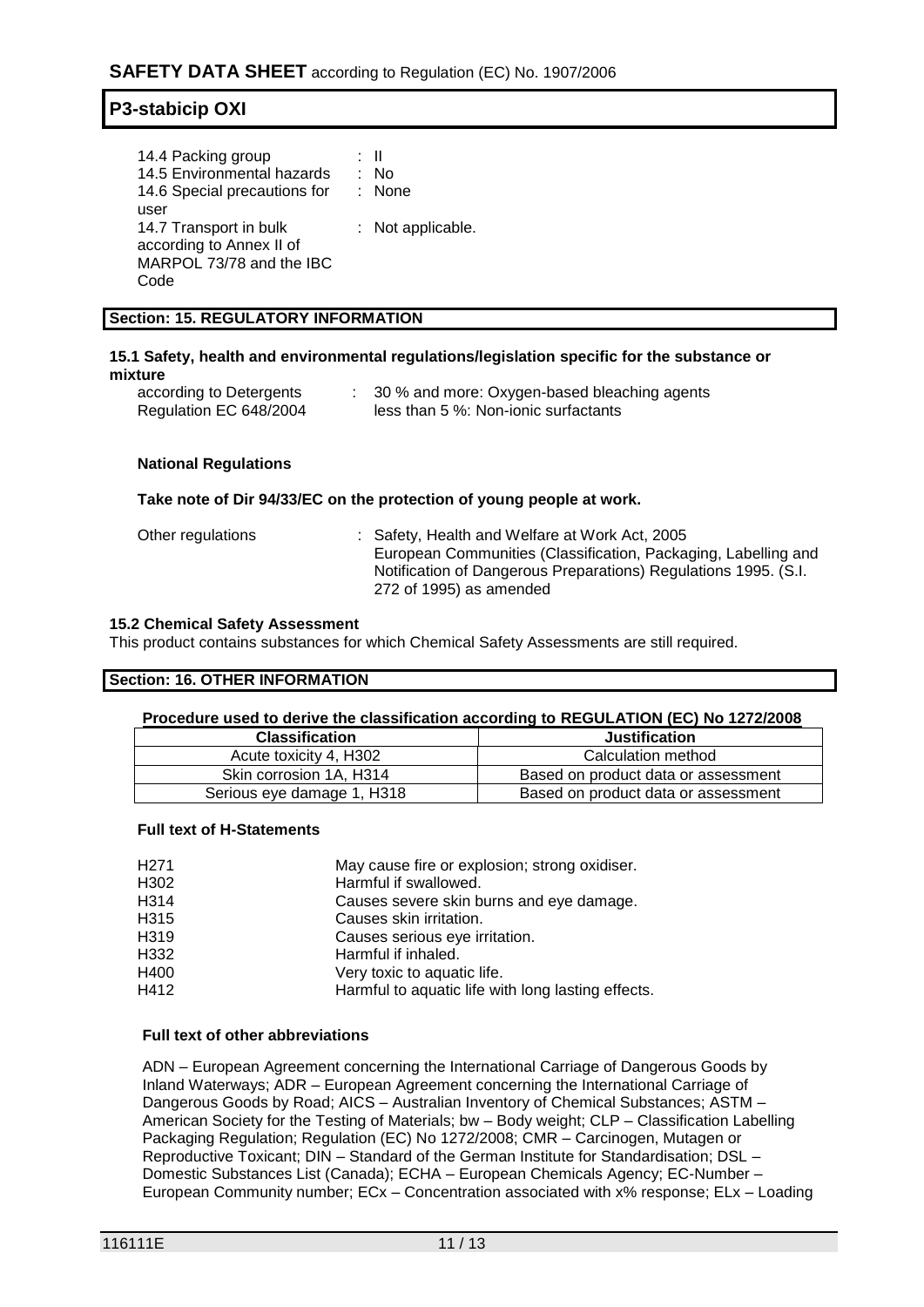rate associated with x% response; EmS – Emergency Schedule; ENCS – Existing and New Chemical Substances (Japan); ErCx – Concentration associated with x% growth rate response; GHS – Globally Harmonized System; GLP – Good Laboratory Practice; IARC – International Agency for Research on Cancer; IATA – International Air Transport Association; IBC – International Code for the Construction and Equipment of Ships carrying Dangerous Chemicals in Bulk; IC50 – Half maximal inhibitory concentration; ICAO – International Civil Aviation Organization; IECSC – Inventory of Existing Chemical Substances in China; IMDG – International Maritime Dangerous Goods; IMO – International Maritime Organization; ISHL – Industrial Safety and Health Law (Japan); ISO – International Organisation for Standardization; KECI – Korea Existing Chemicals Inventory; LC50 – Lethal Concentration to 50 % of a test population; LD50 – Lethal Dose to 50% of a test population (Median Lethal Dose); MARPOL – International Convention for the Prevention of Pollution from Ships; n.o.s. – Not Otherwise Specified; NO(A)EC – No Observed (Adverse) Effect Concentration; NO(A)EL – No Observed (Adverse) Effect Level; NOELR – No Observable Effect Loading Rate; NZIoC – New Zealand Inventory of Chemicals; OECD – Organization for Economic Co-operation and Development; OPPTS – Office of Chemical Safety and Pollution Prevention; PBT – Persistent, Bioaccumulative and Toxic substance; PICCS – Philippines Inventory of Chemicals and Chemical Substances; (Q)SAR – (Quantitative) Structure Activity Relationship; REACH – Regulation (EC) No 1907/2006 of the European Parliament and of the Council concerning the Registration, Evaluation, Authorisation and Restriction of Chemicals; RID – Regulations concerning the International Carriage of Dangerous Goods by Rail; SADT – Self-Accelerating Decomposition Temperature; SDS – Safety Data Sheet; TCSI – Taiwan Chemical Substance Inventory; TRGS – Technical Rule for Hazardous Substances; TSCA – Toxic Substances Control Act (United States); UN – United Nations; vPvB – Very Persistent and Very Bioaccumulative

Prepared by : Regulatory Affairs

Numbers quoted in the MSDS are given in the format:  $1,000,000 = 1$  million and  $1,000 = 1$ thousand.  $0.1 = 1$  tenth and  $0.001 = 1$  thousandth

REVISED INFORMATION: Significant changes to regulatory or health information for this revision is indicated by a bar in the left-hand margin of the SDS.

The information provided in this Safety Data Sheet is correct to the best of our knowledge, information and belief at the date of its publication. The information given is designed only as a guidance for safe handling, use, processing, storage, transportation, disposal and release and is not to be considered a warranty or quality specification. The information relates only to the specific material designated and may not be valid for such material used in combination with any other materials or in any process, unless specified in the text.

### **ANNEX: EXPOSURE SCENARIOS**

#### **DPD+ Substances:**

The following substances are the lead substances that contribute to the mixture Exposure Scenario according to the DPD+ Rule:

| Route      | <b>Substance</b>  | CAS-No.   | EINECS-No. |
|------------|-------------------|-----------|------------|
| Ingestion  | Hydrogen peroxide | 7722-84-1 | 231-765-0  |
| Inhalation | Hydrogen peroxide | 7722-84-1 | 231-765-0  |
| Dermal     | Hydrogen peroxide | 7722-84-1 | 231-765-0  |
| Eyes       | Hydrogen peroxide | 7722-84-1 | 231-765-0  |